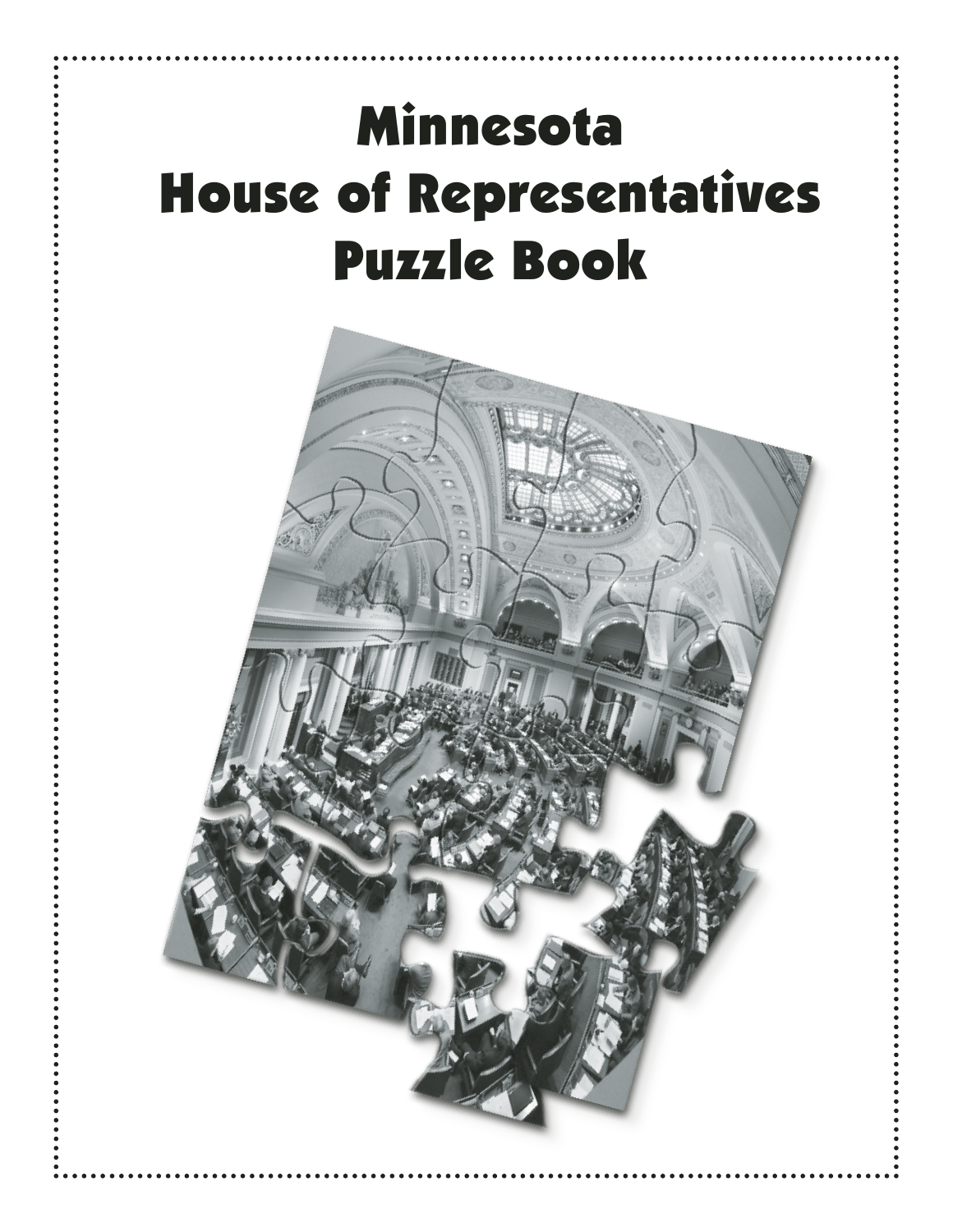# **Government Crossword**

Use the clues below to fill in the puzzle with words about Minnesota government.



### **Across**

- 5. An aye vote means \_\_\_\_\_\_\_.
- 6. A nay vote means \_\_\_\_\_\_\_.
- 7. Representatives & senators are part of this branch of government.
- 10. If the governor rejects a bill, he/she will \_\_\_\_\_\_ it. Then it will NOT become law.
- 11. An idea for a new law is called a \_\_\_\_\_\_\_.
- 13. You can \_\_\_\_\_\_\_ your legislator by phone or in writing.
- 15. The governor is part of which branch of government?

### **Down**

\_\_\_\_\_\_\_\_.

 $\overline{\phantom{a}}$ .

- 1. How many branches are there in the Minnesota government?
- 2. Legislators in the Senate are called  $\qquad \qquad$ .
- 3. Legislators in the House are called \_\_\_\_\_\_\_.
- 4. Judges are in which branch of government?
- 8. Citizens over the age of 18 can cast their \_\_\_\_\_\_\_ on Election Day.
- 9. Highways, state parks, highway patrols & public schools are examples of state government
- 12. The governor's signature turns a bill into a
- 14. The government obtains money to pay for services through \_\_\_\_\_\_\_.
- 2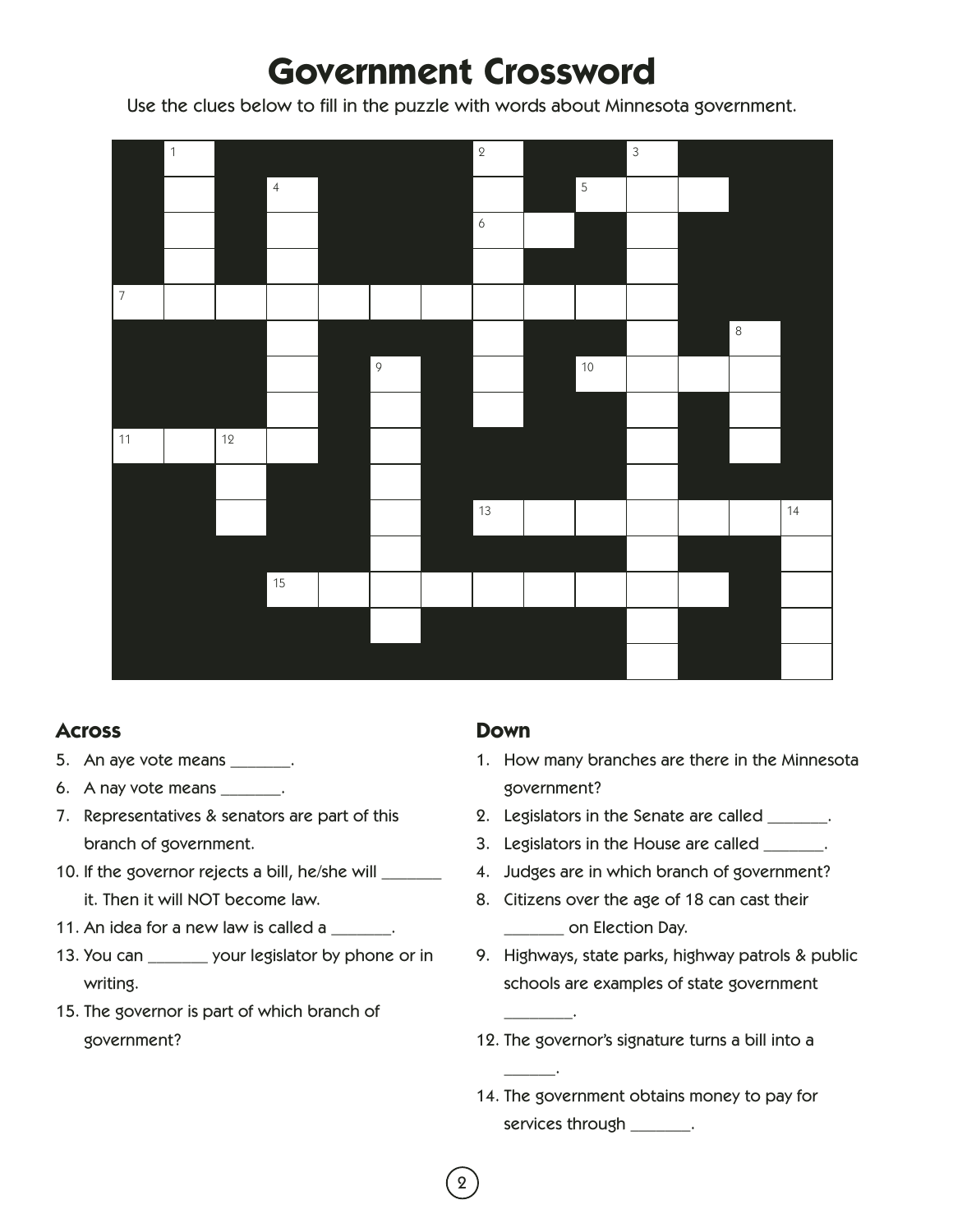# **Matching**

Match the sentences on the left with the correct answers on the right.

| Minnesota has 67 of these legislators.                                                         | governor                 |
|------------------------------------------------------------------------------------------------|--------------------------|
| This person is the head of the state government.                                               | committee                |
| Senators serve in this legislative body.                                                       | judges                   |
| This city is the state's capital.                                                              | senators                 |
| Minnesota has 134 of these legislators.                                                        | Senate                   |
| A group of legislators chosen to consider bills<br>before sending them to the House or Senate. | representatives          |
| Representatives serve in this legislative body.                                                | St. Paul                 |
| These officials serve in the judicial branch.                                                  | budget                   |
| This is the process of choosing a person to<br>serve in the government by voting.              | election                 |
| This is a plan for how the state will receive and<br>spend money during a certain time period. | House of Representatives |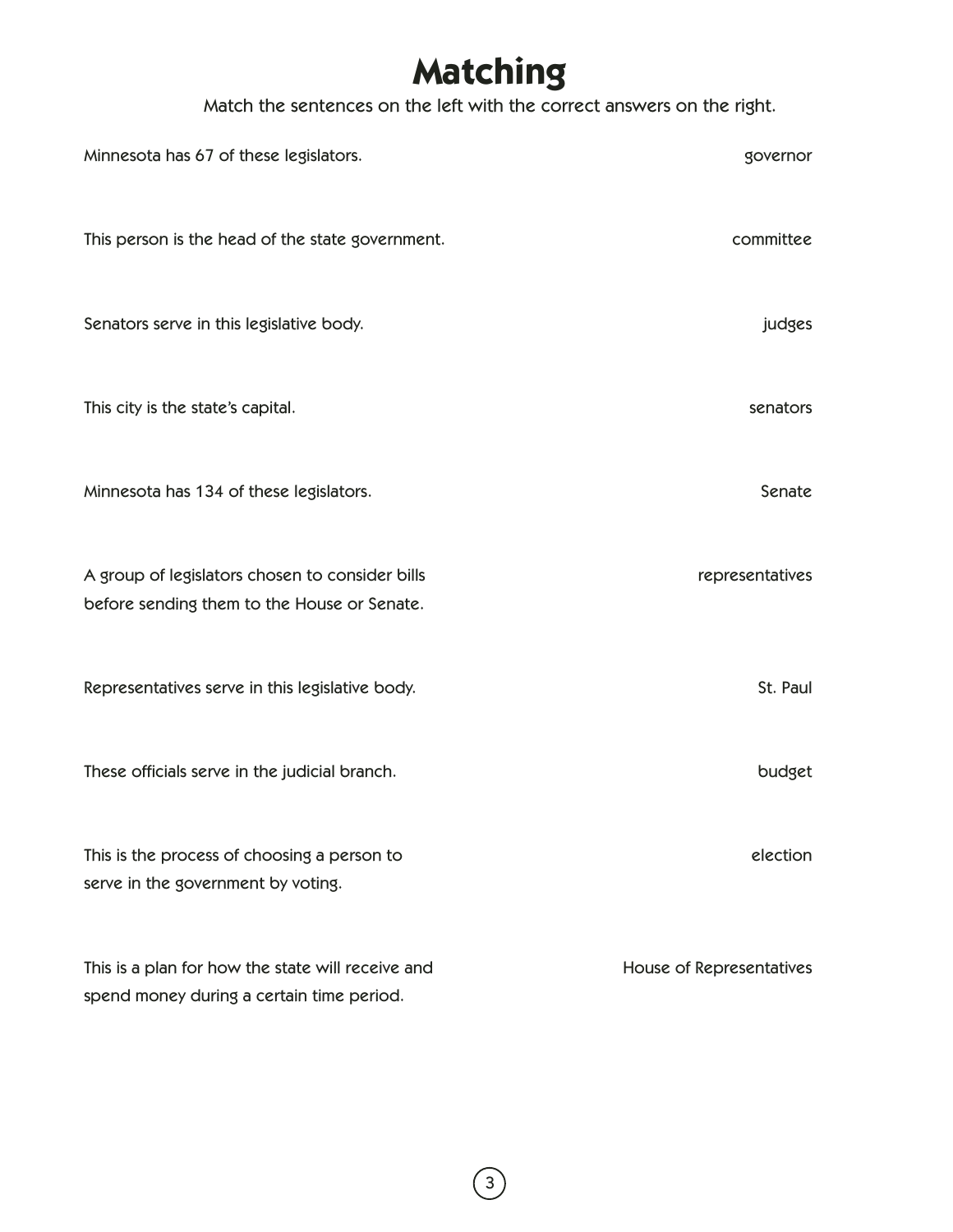# **Minnesota Symbols Word Find**

Find the hidden words for some of Minnesota's symbols in the puzzle below.

The words may be forward, backwards, vertical or diagonal.

The words are listed at the bottom of the page.

| N            | T            | Y            | F            | J            | P            | L            | E           | R            | $\mathbf O$  | M           | D                | A            | D            | R            |
|--------------|--------------|--------------|--------------|--------------|--------------|--------------|-------------|--------------|--------------|-------------|------------------|--------------|--------------|--------------|
| $\mathsf{I}$ | U            | $\mathsf C$  | J            | $\mathsf{V}$ | U            | P            | E           | E            | y            | E           | L                | L            | A            | W            |
| F            | D            | L            | H            | Y            | G            | L            | N           | N            | $\mathbf O$  | $\mathbf O$ | L                | $\mathbf O$  | E            | $\mathsf{S}$ |
| F            | F            | $\mathbf O$  | $\mathbf O$  | D            | N            | A            | I           | $\mathsf{V}$ | A            | E           | $\mathsf C$      | F            | R            | M            |
| U            | U            | E            | N            | y            | W            | A            | P           | F            | $\mathsf{V}$ | W           | $\boldsymbol{X}$ | A            | E            | $\mathbf O$  |
| M            | L            | $\mathsf{C}$ | E            | D            | L            | G            | Y           | V            | W            | L           | $\boldsymbol{X}$ | J            | P            | N            |
| y            | I            | A            | y            | Z            | E            | Z            | A           | К            | D            | P           | T                | E            | P            | A            |
| R            | F            | R            | $\mathsf C$  | L            | S            | E.           | W           | L            | G            | X           | Η                | $\mathsf{C}$ | I            | $\mathsf{R}$ |
| $\mathsf{R}$ | D            | G            | R            | M            | T            | G            | R           | I            | P            | $\mathbf O$ | I                | I            | L            | $\mathsf{C}$ |
| E            | $\mathsf{S}$ | P            | 1            | F            | E            | $\mathsf{C}$ | $\mathbf O$ | M            | $\mathsf{C}$ | M           | J                | R            | $\mathsf{S}$ | Н            |
| B            | L            | y            | $\mathsf{S}$ | R            | R            | D            | N           | K            | A            | X           | $\mathbf O$      | D            | y            | G            |
| E            | R            | T            | P            | E            | F            | R            | E           | K            | Z            | y           | N                | L            | D            | Q            |
| U            | J            | D            | I            | $\mathsf{S}$ | $\mathsf{C}$ | y            | K           | Z            | U            | S           | E                | I            | A            | N            |
| L            | Z            | M            | R            | A            | T            | S            | Н           | T            | R            | $\mathbf O$ | N                | W            | L            | K            |
| B            | $\mathsf{V}$ | G            | D            | I            | X            | Q            | K           | B            | A            | G           | A                | Τ            | E            | P            |

### **Minnesota Symbols**

4

| Flower: Lady Slipper     |
|--------------------------|
| Grain: Wild rice         |
| Nickname: North Star     |
| Bird: Loon               |
| Muffin: Blueberry muffin |
| Fish: Walleye            |
| Tree: Norway Pine        |
| Soil: Lester             |

Mushroom: Morel Gem: Agate (Lake Superior) Beverage: Milk Sport: Hockey Fruit: Honeycrisp Butterfly: Monarch Photograph: Grace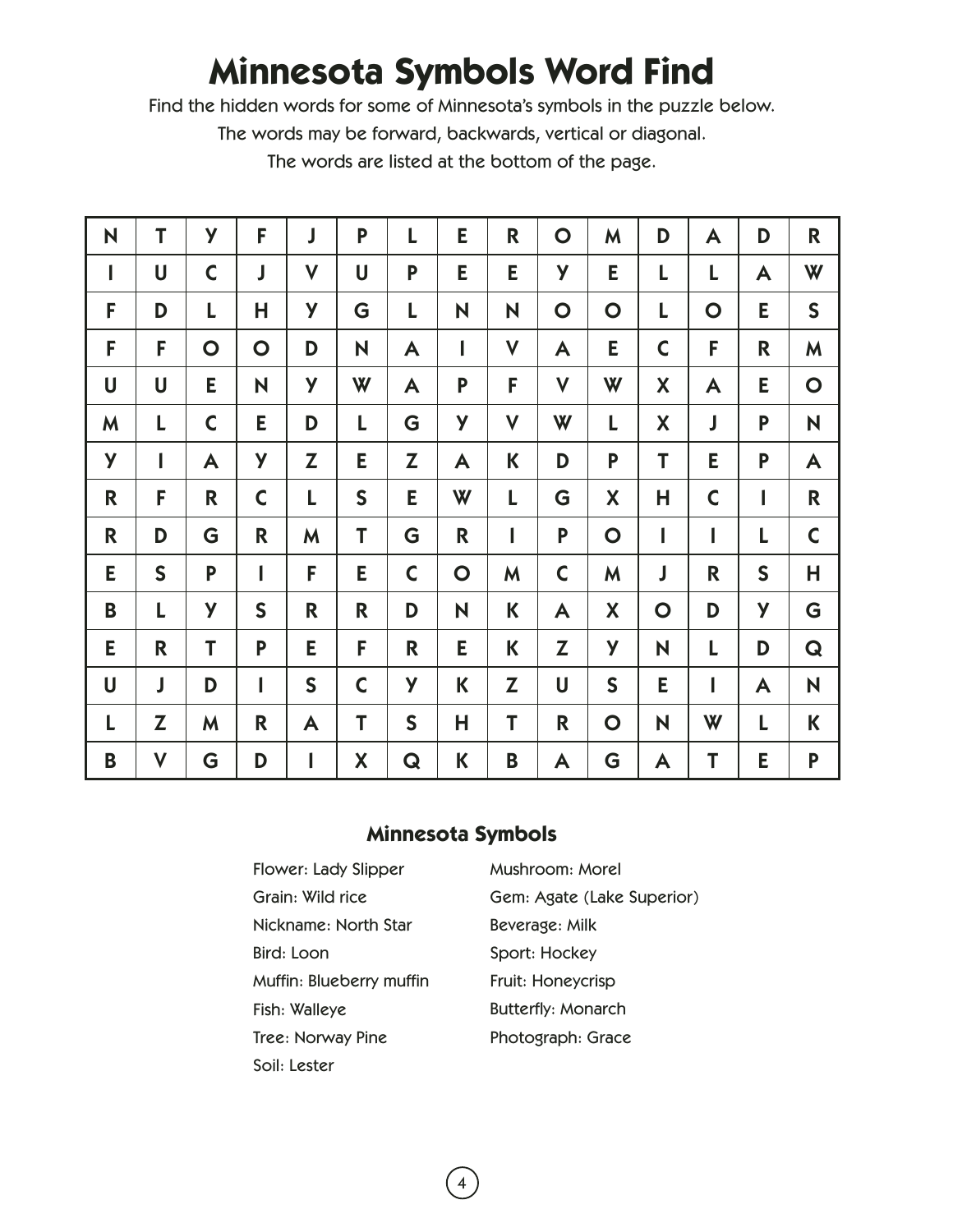# **Unscrambling**

Can you unscramble these state government words?

evot

etngrnoevm

vsescrei

xtsea

Ilbi

iertesdn

wal

teevixeuc

adiciujl

iesgltveila

ngovti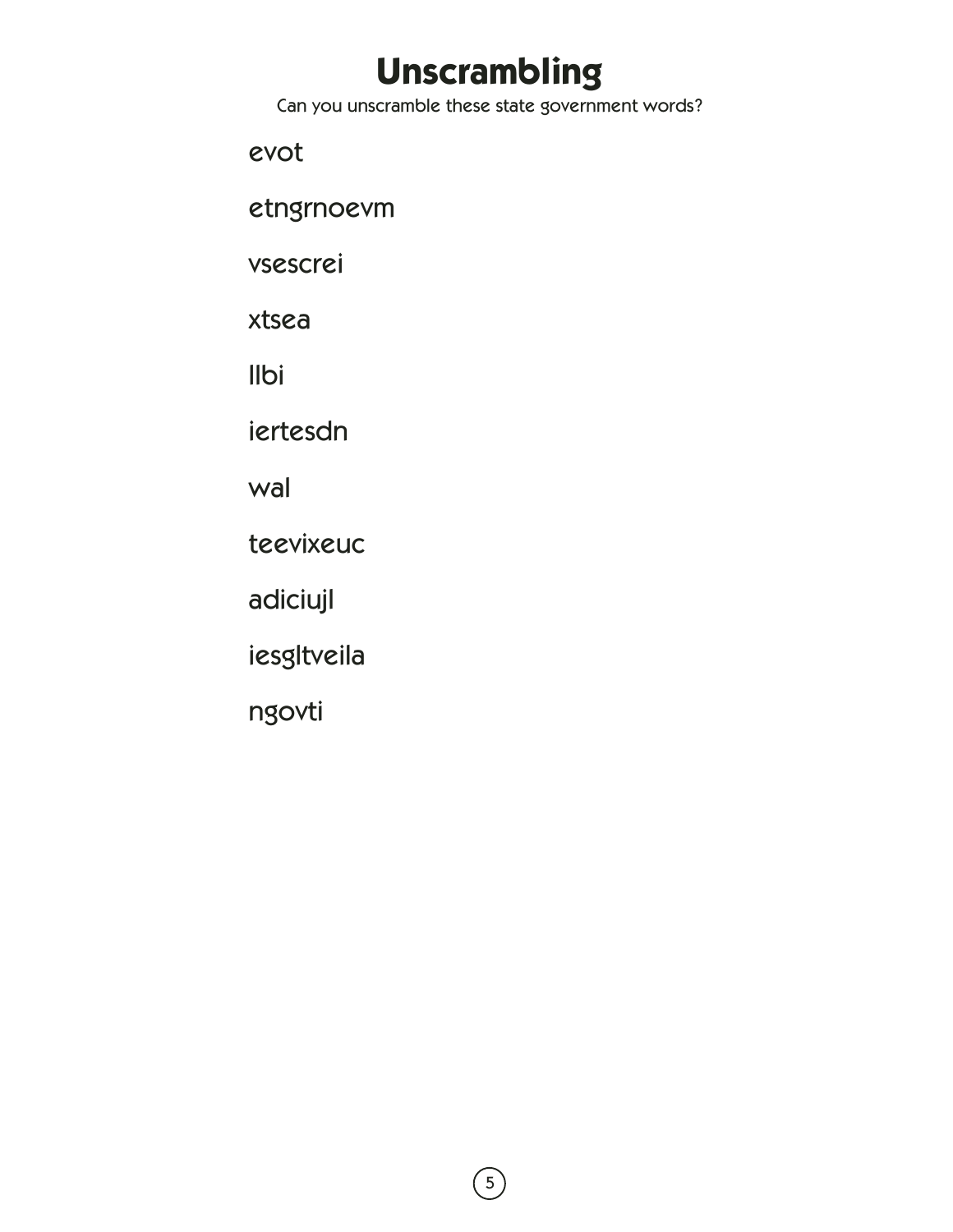# **Making Words**

Use the letters in the word "Minnesota" to make as many words as you can.

We found 86 words – can you find more?

# **MINNESOTA**

| $\mathbf{1}$            | 21 | 41 | 61 | 81  |
|-------------------------|----|----|----|-----|
| $\pmb{2}$               | 22 | 42 | 62 | 82  |
| 3                       | 23 | 43 | 63 | 83  |
| $\overline{\mathbf{4}}$ | 24 | 44 | 64 | 84  |
| 5                       | 25 | 45 | 65 | 85  |
| $\boldsymbol{6}$        | 26 | 46 | 66 | 86  |
| $\overline{7}$          | 27 | 47 | 67 | 87  |
| 8                       | 28 | 48 | 68 | 88  |
| 9                       | 29 | 49 | 69 | 89  |
| 10                      | 30 | 50 | 70 | 90  |
| 11                      | 31 | 51 | 71 | 91  |
| 12                      | 32 | 52 | 72 | 92  |
| 13                      | 33 | 53 | 73 | 93  |
| 14                      | 34 | 54 | 74 | 94  |
| 15                      | 35 | 55 | 75 | 95  |
| 16                      | 36 | 56 | 76 | 96  |
| 17                      | 37 | 57 | 77 | 97  |
| 18                      | 38 | 58 | 78 | 98  |
| 19                      | 39 | 59 | 79 | 99  |
| 20                      | 40 | 60 | 80 | 100 |
|                         |    |    |    |     |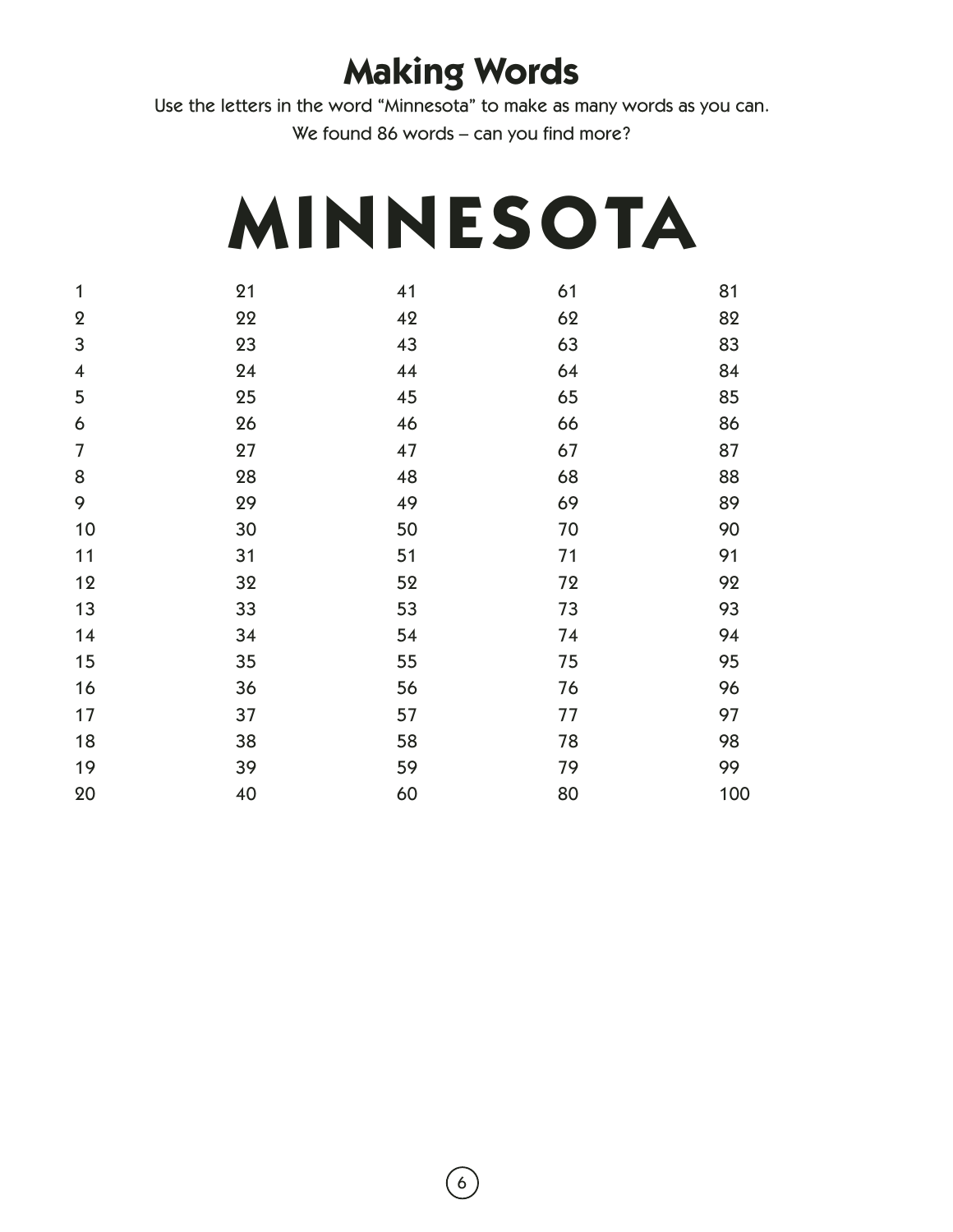# **Breaking the Code**

Can you solve each of these Capitol ciphers? We've provided part of the answer key to get you started.

\_\_\_\_\_\_\_\_\_\_\_\_\_\_\_\_\_\_\_\_\_\_\_\_\_\_\_\_\_\_\_\_\_\_\_\_\_\_\_\_\_\_\_\_\_\_\_\_\_\_\_\_\_\_\_\_\_\_\_\_\_\_\_\_\_\_\_\_\_\_\_\_\_\_\_\_\_\_\_\_\_\_\_\_\_\_\_\_\_\_\_\_\_\_

### **1. A=1, B=2, C=3, D=4 …**

13-9-14-14-5-19-15-20-1 2-5-3-1-13-5 20-8-5 20-8-9-18-20-26-21-9-5-3-15-14 19-20-1-20-5 9-14 5-9-7-8-20-5-5-14 6-9-6-20-25 5-9-7-8-20.

### **2. A=x, B=y, C=z, D=a, E=b, F=c …**

teb zroobkq pqxqb zxmfqli txp abpfdkba yv cxpp dfiyboq, xka yrfiq fk 1905.

### **3. Circle every third letter to reveal the hidden message!**

ANTgehlle ahsancsounmladpetthiuspruze zl"EFPorryoouIghorpeethsats yoouef njtoyhite ANSdytouarvtiseit" toiyos urcstoatmecmapoitnolliny sacinatplaullmeind netsohtae SOQloungafodrnrowibyge!a.

\_\_\_\_\_\_\_\_\_\_\_\_\_\_\_\_\_\_\_\_\_\_\_\_\_\_\_\_\_\_\_\_\_\_\_\_\_\_\_\_\_\_\_\_\_\_\_\_\_\_\_\_\_\_\_\_\_\_\_\_\_\_\_\_\_\_\_\_\_\_\_\_\_\_\_\_\_\_\_\_\_\_\_\_\_\_\_\_\_\_\_\_\_\_

\_\_\_\_\_\_\_\_\_\_\_\_\_\_\_\_\_\_\_\_\_\_\_\_\_\_\_\_\_\_\_\_\_\_\_\_\_\_\_\_\_\_\_\_\_\_\_\_\_\_\_\_\_\_\_\_\_\_\_\_\_\_\_\_\_\_\_\_\_\_\_\_\_\_\_\_\_\_\_\_\_\_\_\_\_\_\_\_\_\_\_\_\_\_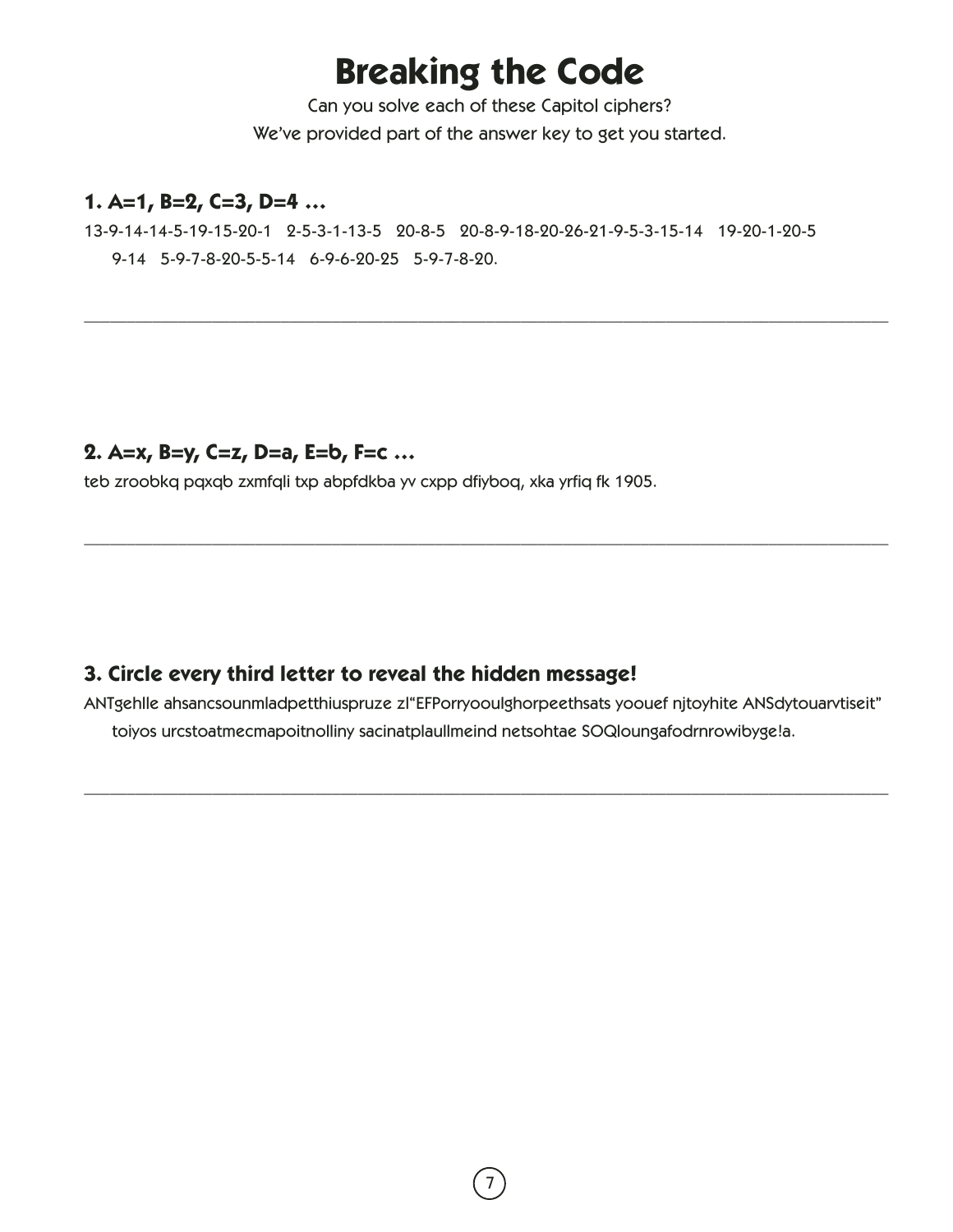# **How a Bill Becomes Law**

Find your way through the maze and learn how a bill becomes a law in Minnesota.



8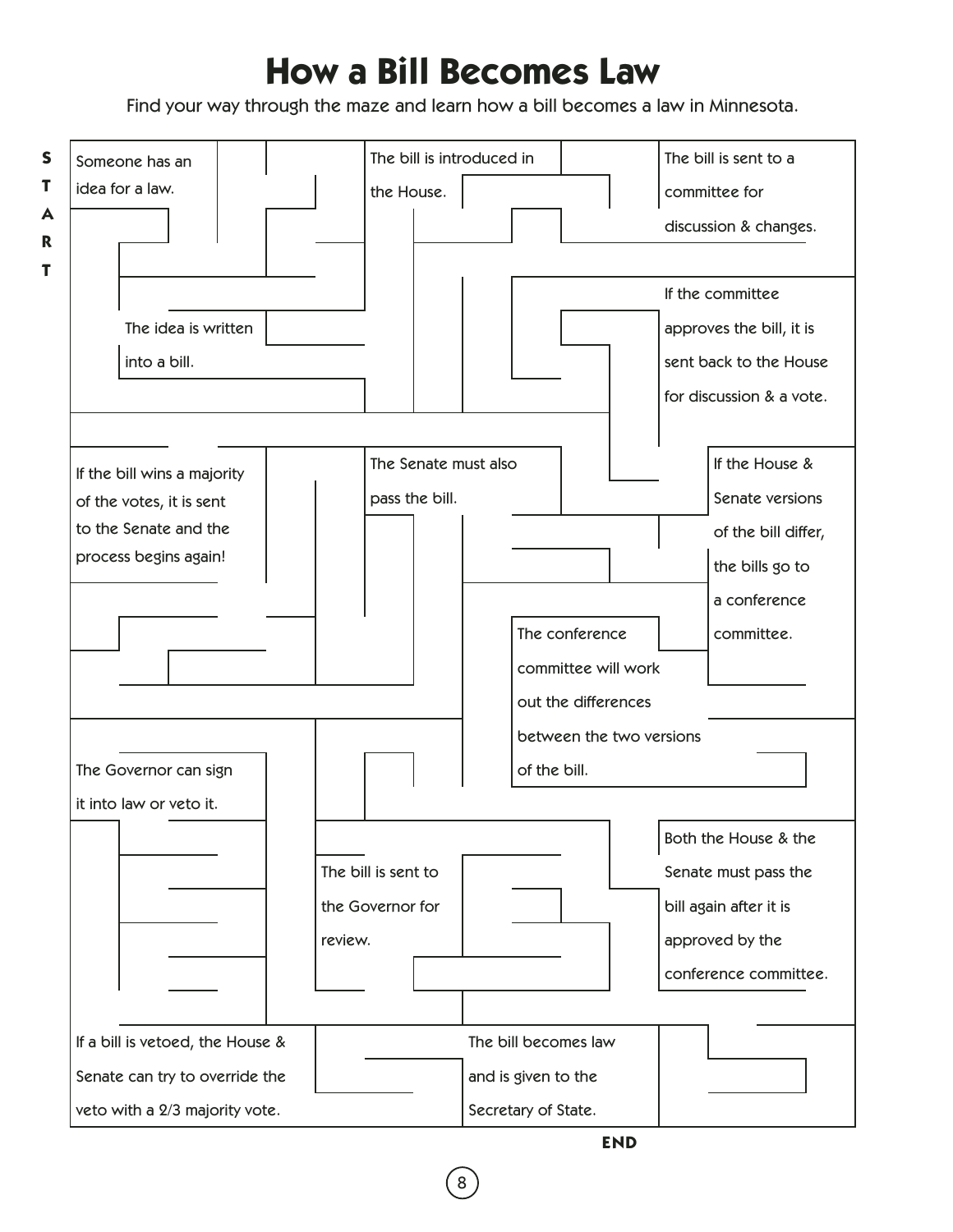## **Answers**

#### **Government Crossword**



#### **Matching**



| veto or vote |
|--------------|
| government   |
| services     |
| taxes        |
| bill         |
| resident     |
| law          |
| executive    |
| judicial     |
| legislative  |
| voting       |
|              |

**Unscrambling**

### **Making Words MINNESOTA**

| 1  | ma      | 21      | inn      | 41 nest  |        | 61 tennis | 81  | son    |
|----|---------|---------|----------|----------|--------|-----------|-----|--------|
| 2  | main    | 22      | innate   | 42 net   |        | 62 time   | 82  | sonnet |
| 3  | man     | 23      | insane   | 43 nine  | 63 tin |           | 83  | stain  |
| 4  | mast    | 24      | inseam   | 44 noise | 64 to  |           | 84  | steam  |
| 5  | mat     |         | 25 inset | 45 none  |        | 65 toe    | 85  | stem   |
| 6  | me      |         | 26 iota  | 46 nose  |        | 66 toes   | 86  | stone  |
| 7  | mean    | $27$ is |          | 47 note  |        | 67 ton    | 87  |        |
| 8  | meant   | 28 it   |          | 48 east  |        | 68 tone   | 88  |        |
| 9  | meat    |         | 29 item  | 49 eat   |        | 69 saint  | 89  |        |
| 10 | met     | 30a     |          | 50 eats  |        | 70 same   | 90  |        |
| 11 | mine    |         | 31 aim   | 51 oat   |        | 71 sane   | 91  |        |
| 12 | mint    |         | $32$ am  | 52 oats  |        | 72 sat    | 92  |        |
|    | 13 mist | $33$ an |          | 53 omen  |        | 73 sea    | 93  |        |
|    | 14 mite |         | 34 ant   | 54 on    |        | 74 seam   | 94  |        |
|    | 15 moan | $35$ as |          | 55 one   |        | 75 seat   | 95  |        |
|    | 16 moat | 36 at   |          | 56 onset |        | 76 sent   | 96  |        |
| 17 | most    |         | 37 ate   | 57 tan   |        | 77 set    | 97  |        |
|    | 18 mote |         | 38 atom  | 58 tea   | 78 sin |           | 98  |        |
| 19 | in      |         | 39 name  | 59 team  | 79 sit |           | 99  |        |
| 20 | inane   |         | 40 neat  | 60 ten   |        | 80 some   | 100 |        |
|    |         |         |          |          |        |           |     |        |

#### **Minnesota Symbols Word Find**

| Т | y       | F | J | P |   |   |   |   |   | D       | A       | D | R |
|---|---------|---|---|---|---|---|---|---|---|---------|---------|---|---|
| U | C       | J | ٧ | U | P |   |   |   |   |         |         |   |   |
| D | L       |   | y | G | L |   |   |   |   |         | $\circ$ | E | S |
| F | $\circ$ |   | D | И | А |   | v | А | E | C       | F       |   |   |
| U |         |   | y | W | А |   | F | v | W | X       | A       |   |   |
| г |         |   | D |   | G |   | ٧ | W | L | X       | J       |   |   |
| I |         |   | z |   | z |   |   | D | P | T       |         |   |   |
| F |         |   | L |   | E |   |   | G | X |         |         |   |   |
| D |         |   | M |   | G |   |   | P |   | ı       |         |   |   |
| S | P       |   | F |   | C |   |   |   | м | J       |         |   |   |
| L | y       |   | R |   | D |   |   | А | Χ | $\circ$ |         |   | G |
| R | T       |   | E | F | R |   | К | z | y | И       |         |   | Q |
| J | D       | ı | S | C |   | К | z | U | S | E       |         |   | N |
| z | м       |   |   |   |   |   |   |   |   |         |         |   | К |
| ٧ | G       | D | г | X | Q | К | B |   |   |         |         |   | P |

**More Answers on the next page**